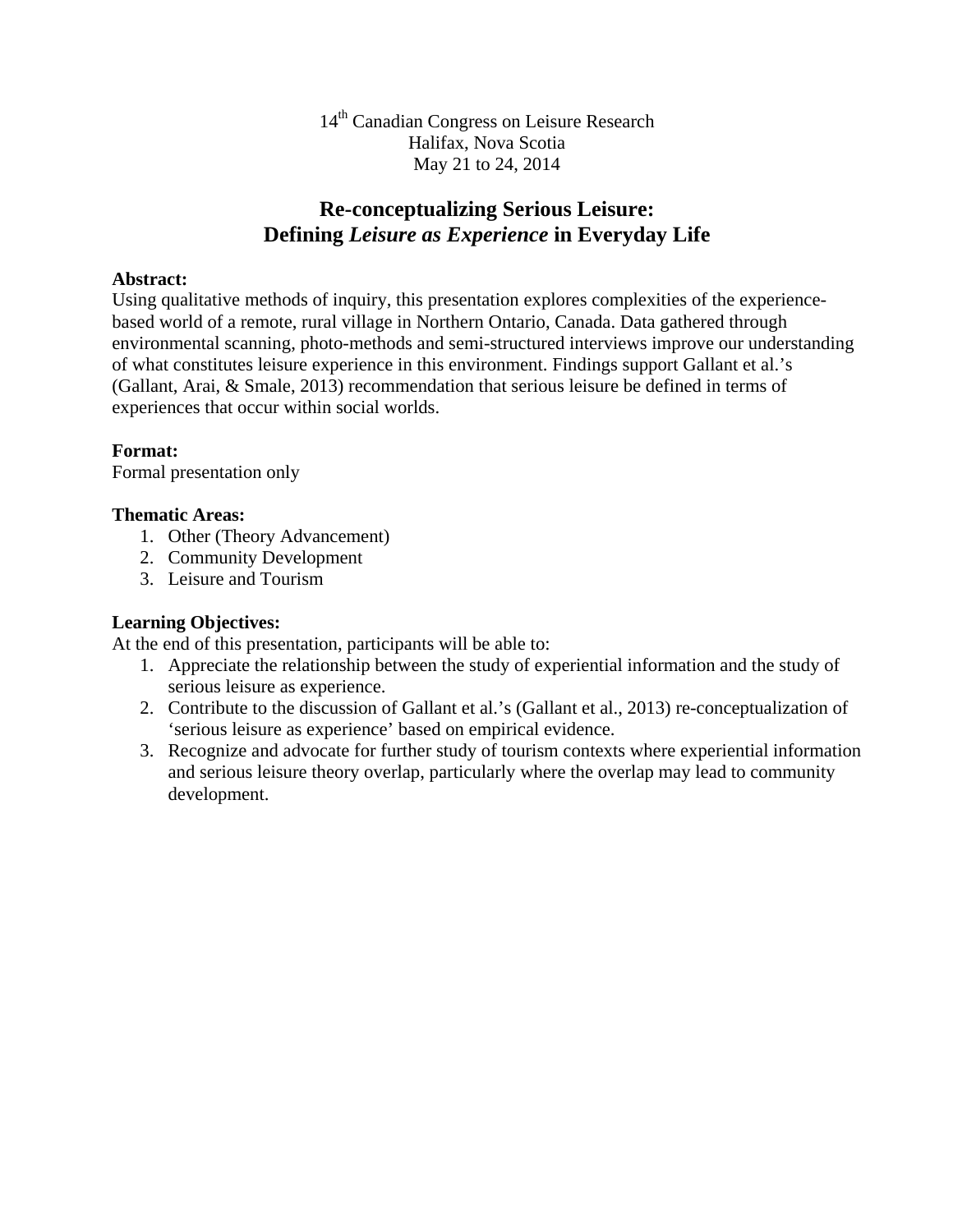# **Re-conceptualizing Serious Leisure: Defining** *Leisure as Experience* **in Everyday Life**

#### **Introduction**

This paper presents findings from a doctoral research project that examines experience as an information source across the work–maintenance–leisure spectrum. Results confirm the fluid nature of the boundaries between work, maintenance and leisure in everyday life, and answer Gallant et al.'s call for "alternative methodologies and expanded theorizing to capture the ideologies and discourses that shape and construct [leisure] experience" (Gallant et al., 2013).

#### **Theoretical Influences**

In order to advance our understanding of experience-based information behaviours, including leisure information behaviours, this project draws theoretically from the disciplines of leisure studies and information behaviour studies.

Serious leisure theory developed by Professor Robert Stebbins beginning in the 1980s, is a framework with which to examine the voluntary non-work, non-maintenance, pleasurable activities people engage in (Stebbins, 1982; Stebbins, 1997; Stebbins, 2005). Used to study leisure pursuits as diverse as hobbies (Stebbins, 1996), sport (Gibson, Willming, & Holdnak, 2002), volunteering (Harrington, Cuskelly, & Auld, 2000) and tourism (Kane & Zink), as well as aging (Heley & Jones, 2013), gendered (Raisborough, 2006) and disabled (Patterson & Pegg, 2009) populations, it has recently come under examination by Gallant et al. (Gallant et al., 2013), who note three challenges associated with the current framework. First, its focus on leisure activities unnecessarily limits the complexity with which leisure can be viewed. Secondly, unacknowledged, socially constructed dichotomies limit the study and interpretation of serious leisure. And third, a lack of attention to the social context in which leisure pursuits are undertaken inhibits examination of other benefits associated with leisure, such as the potential for it to nurture social ties and build identity.

Information behaviour theories explain how and why people actively or passively seek, avoid or encounter information in everyday life contexts, including work, maintenance and leisure aspects of everyday life (Savolainen, 1995; Savolainen, 2008; Savolainen, 2009). The number of studies examining information behaviours in leisure contexts has grown steadily since the introduction of leisure to this discipline in 2003 (Fulton & Vondracek, 2009). Although it is now widely acknowledged that leisure activities facilitate a rich assortment of information behaviours (Stebbins, July 2012), empirical investigation into leisure information behaviours has been limited to activity-based serious leisure contexts and their enthusiasts, for example gourmet cooks (Hartel, 2007), serial collectors (Case, 2009), photographers (Cox, 2013), and backpackers (Chang, 2009). Not surprisingly, it can be said that the development of information behaviour theory around leisure domains faces similar challenges to those identified by Gallant et al. above.

#### **Purpose:**

To overcome these limitations, Gallant et al. propose "envisioning serious leisure as an *experience*" (Gallant et al., 2013). This study represents an initial attempt to bring together the disciplines of leisure studies and information behaviour studies in a way that privileges the experiential nature of information behaviours in everyday life. By examining experience as an information source broadly across the work-maintenance-leisure spectrum, we stand to gain a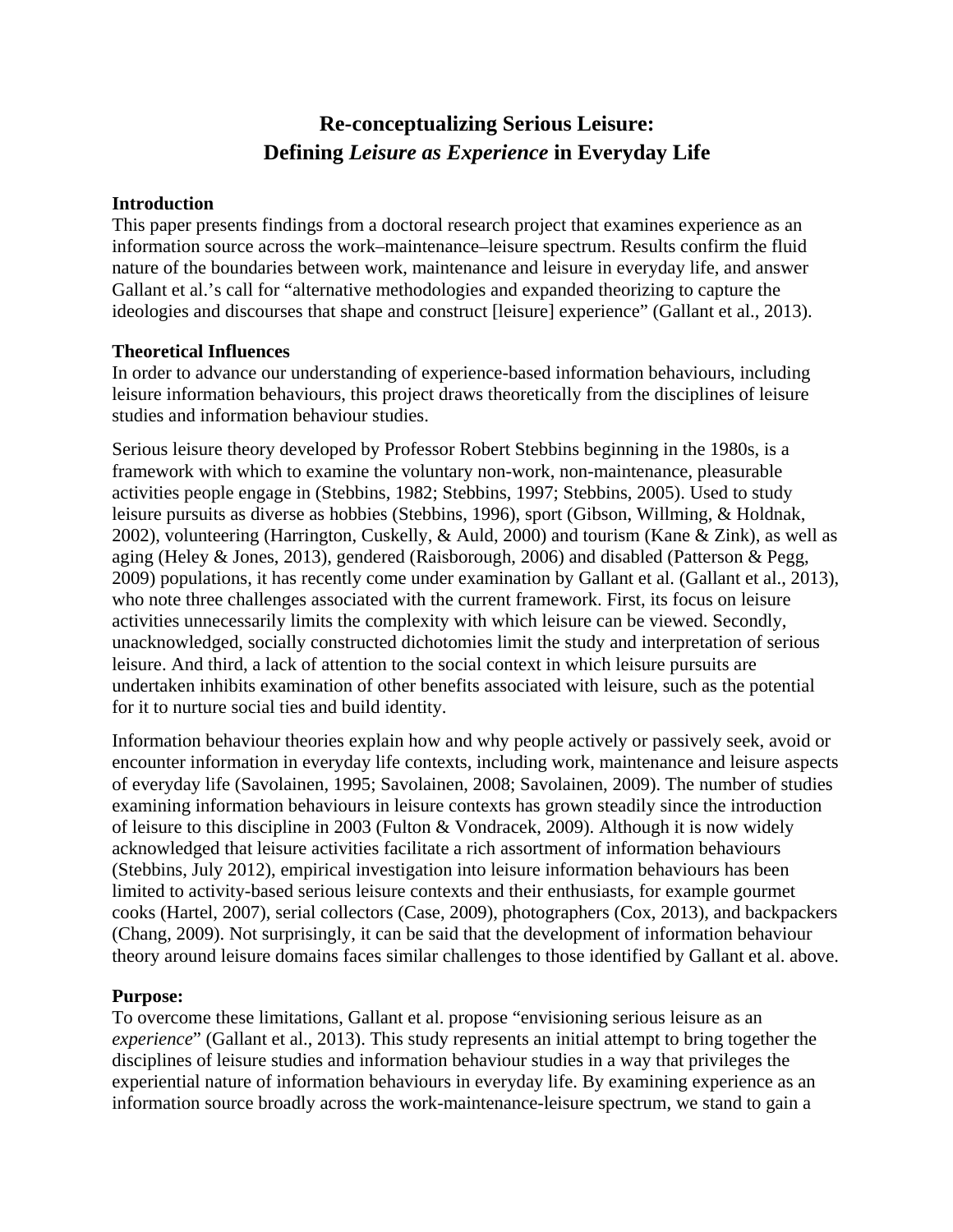more nuanced understanding of leisure information experiences than can be obtained by examining individual activities in isolation.

#### **Study Design**

This study examines work, leisure, and everyday life experiences in the remote, rural village of Whitney, Ontario<sup>1</sup>. Situated adjacent to Algonquin Provincial Park, Whitney is home to approximately 700 full time residents who earn their livings in primarily blue collar and domestic occupations, including the logging industry, caring for home and family, employment with the Ministry of Natural Resources, and through seasonal tourist-related service businesses. This is a particularly interesting location from which to examine both experience in general, and leisure experience in particular, as the residents of this village dedicate a high proportion of resources to the pursuit of a plethora of leisure activities, and in service to a diverse group of leisure experience seekers. The following research questions guided my inquiry:

- 1. What does experience look like in this environment?
- 2. What constitutes leisure experience for the people who live here?

I use a qualitative, ethnographic framework to explore contemporary and historical facets of experience in this rural context, from the perspective of the residents themselves. Methods of data collection include photo methods, environmental scanning, and semi-structured interviews with 24 adult residents ranging in age from 20-89. Highlights of the data include over 400 photo-voice, salvage and documentary photographs, more than seven dozen personal letters and documents (c.1940-1960), and a decade of historical elementary school registers and board minutes (c. 1930- 40). Data analysis follows according to grounded theory using the constant comparative method, whereby "incidents that are found to be conceptually similar" are given "the same conceptual label" until each emerging theme is fully elaborated (Corbin & Strauss, 2008).

## **Significant Findings**

Results of this study support Gallant et al.'s claim that serious leisure "is more textured and complex than often acknowledged" (Gallant et al., 2013). In particular, the study finds that boundaries between domains of life and different social worlds are considerably more fluid than previously described in either the leisure studies or information behaviour literature.

While examining leisure information behaviours from the perspective of activity reveals microlevel detail about particular activities, examining leisure information behaviours from the perspective of experience reveals macro-level detail and connections between activities that might otherwise remain hidden. For example, participants did not necessarily discriminate between the imposed domain boundaries of work, everyday life, and serious, casual, and projectbased leisure described in leisure studies and information behaviour literature. Participants cited many occasions where the same activity was undertaken for multiple purposes spanning the leisure–work–maintenance spectrum, rewarding participants differently in each domain. Female participants, for example, described foraging for berries as a fun way to spend time, as a way to

<sup>&</sup>lt;sup>1</sup> Ethics approval for this research project was granted by the Faculty of Information and Media Studies at Western University according to SSHRC Guidelines (2010) and the University's Policy on Research Involving Human Subjects. All participants agreed to waive anonymity, due in part to the perceived collective benefit of preserving biographical information. Naming the community allows not only a fuller appreciation of the specific context under study, but also highlights a predisposition in that community toward social benefit over individual interests, further supporting Gallant et al.'s use of feminist communitarianism as a lense through which to view serious leisure.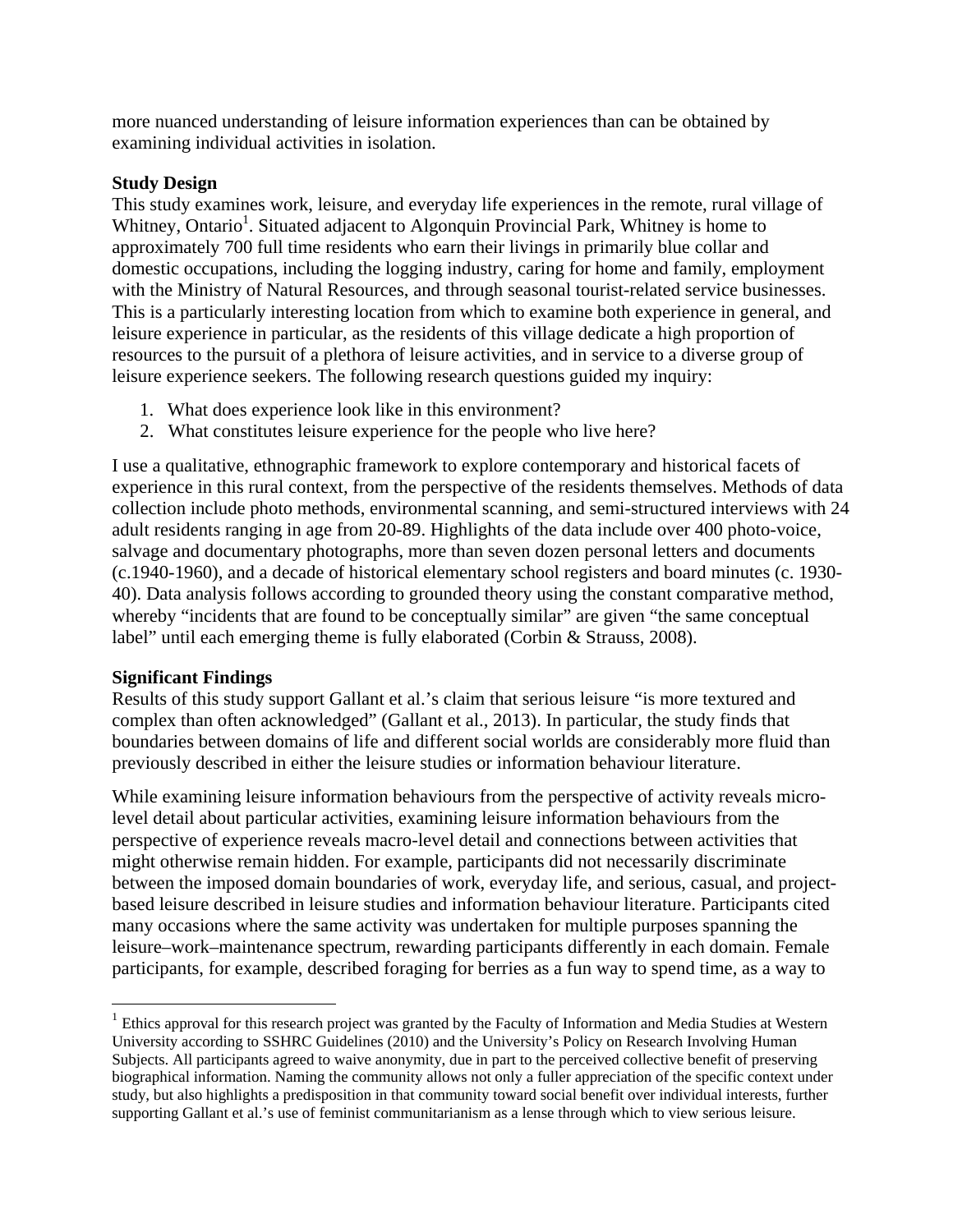provide fresh fruit for the family, and as a way to earn income. Similar experiences emerged around discussions of other activities including fishing, hunting, crafting, preserving, cooking, and carpentry.

Data also support studying the social worlds of serious leisure in terms of "a fluid plurality" (Gallant et al., 2013). While many studies of leisure social worlds have focused on enthusiasts, results of this study suggest that some leisure activities involve a social ethos consisting of multiple layers of community as well. For example, data suggests that both individuals and small groups enjoy hunting. Yet the impact of a large number of small groups participating in the activity at the same time and in close geographic proximity was both taken for granted and supported by the community at large. Data also shows that students have regularly been withdrawn from school during hunting season (dating back to the 1930s) to participate in the activity. Further, careful attention is paid to family communities and friend communities in terms of who is invited to hunt. These hunting communities not only come together annually to participate, but membership persists across generations, ebbing and flowing with the birth, growth and death cycles of life. Finally, community activities spurred on by hunting season include not only sharing of labour, but also sharing of the proceeds of the hunt among intragroup and extra-group members. Taken together, the data supports Gallant et al.'s suggestion "that experiences of serious leisure influence and are influenced by the socio-political context in which they occur" (Gallant et al., 2013).

#### **Implications for Future Study**

Examining serious leisure from the perspective of experience opens the door to a more nuanced understanding of leisure interests, behaviours, practices and activities. While this study supports Gallant et al.'s idea that "the current serious leisure framework may reflect a predominantly Western conceptualization of leisure as distinct from work and does not capture the nature and practice of leisure in some other cultures" (Gallant et al., 2013) more importantly, it suggests that unique leisure cultures may be evident even within a single, larger socio-cultural context.

Findings of this study also hint that further examination of leisure practices and experiences in unique cultural contexts is warranted, particularly in situations that have the potential to "provide a context for [both] individual empowerment and community development" (Arai & Pedlar, 1997 as cited in (Gallant et al., 2013). Non-profit tourist operations have successfully commodified knowledge from everyday life or work contexts like the one in this study, and packaged it for leisure consumption in the form of tourist experiences in several remote, rural locations (for example, Fogo Island Inn and John C. Campbell Folk School). Community-benefit tourism projects that market experiential information of the varieties examined in this study appear to not only preserve elements of culture at risk of disappearing, but also to create cultural awareness among groups of people who might not otherwise meet, and to dissolve the dichotomous ways in which we tend to view both leisure pursuits and information behaviours. Further collaborative investigation of such cross-over leisure and information behaviour experiences are a natural fit that would benefit both disciplines.